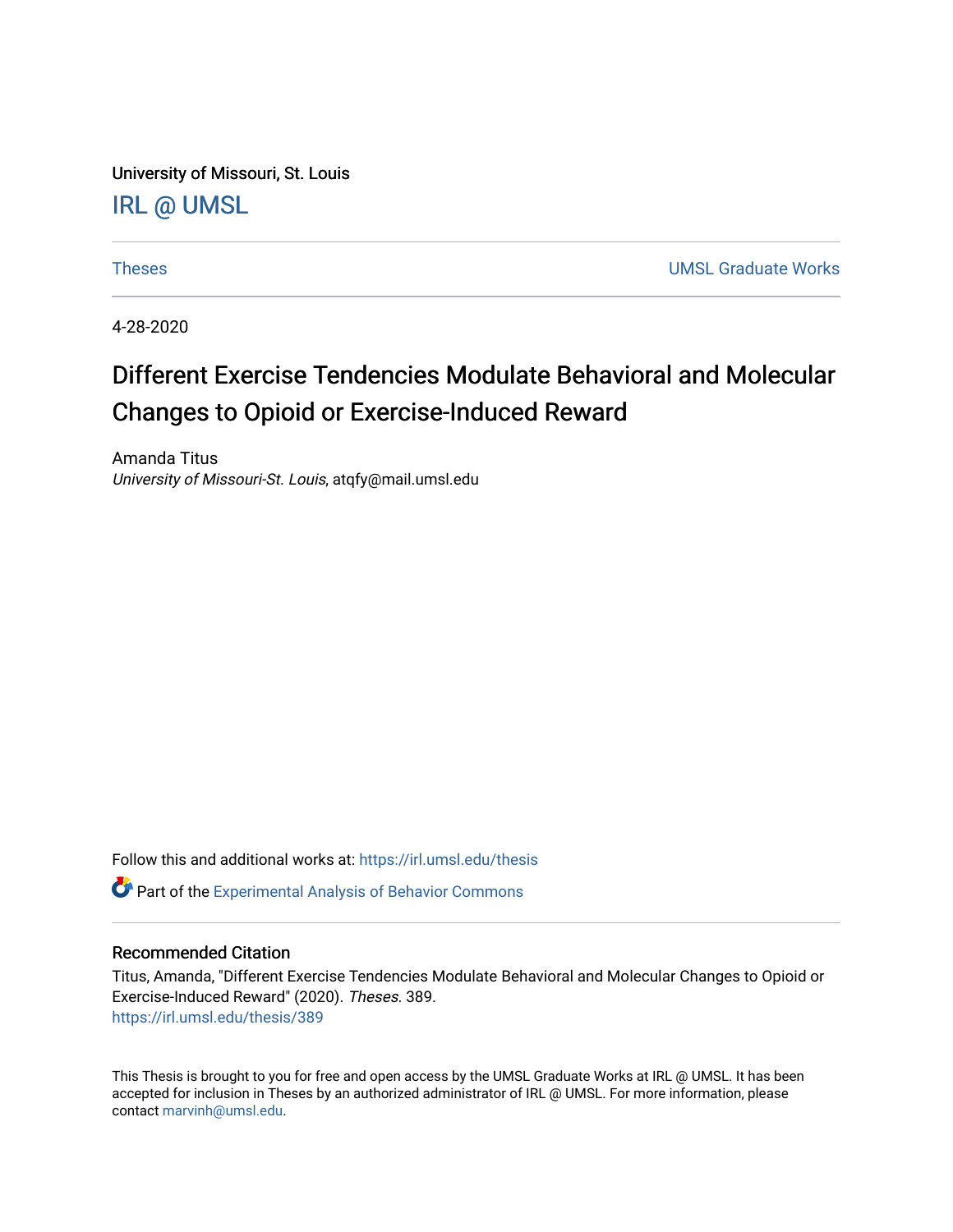# Different EXERCISE TENDENCIES modulate BEHAVIORAL and MOLECULAR CHANGES to OPIOID or EXERCISE-INDUCED REWARD

Amanda R. Titus

B.S. Biochemistry, B.S. Psychology, Southeast Missouri State University, 2018

A Thesis Submitted to The Graduate School at the University of Missouri-St. Louis in partial fulfillment of the requirements for the degree Master of Arts in Psychology with an emphasis in Behavioral Neuroscience

May 2020

Advisory Committee George Taylor, Ph.D. Chairperson Michael Griffin, Ph.D. Suzanne Welcome, Ph.D.

Copyright, Amanda R. Titus, 2020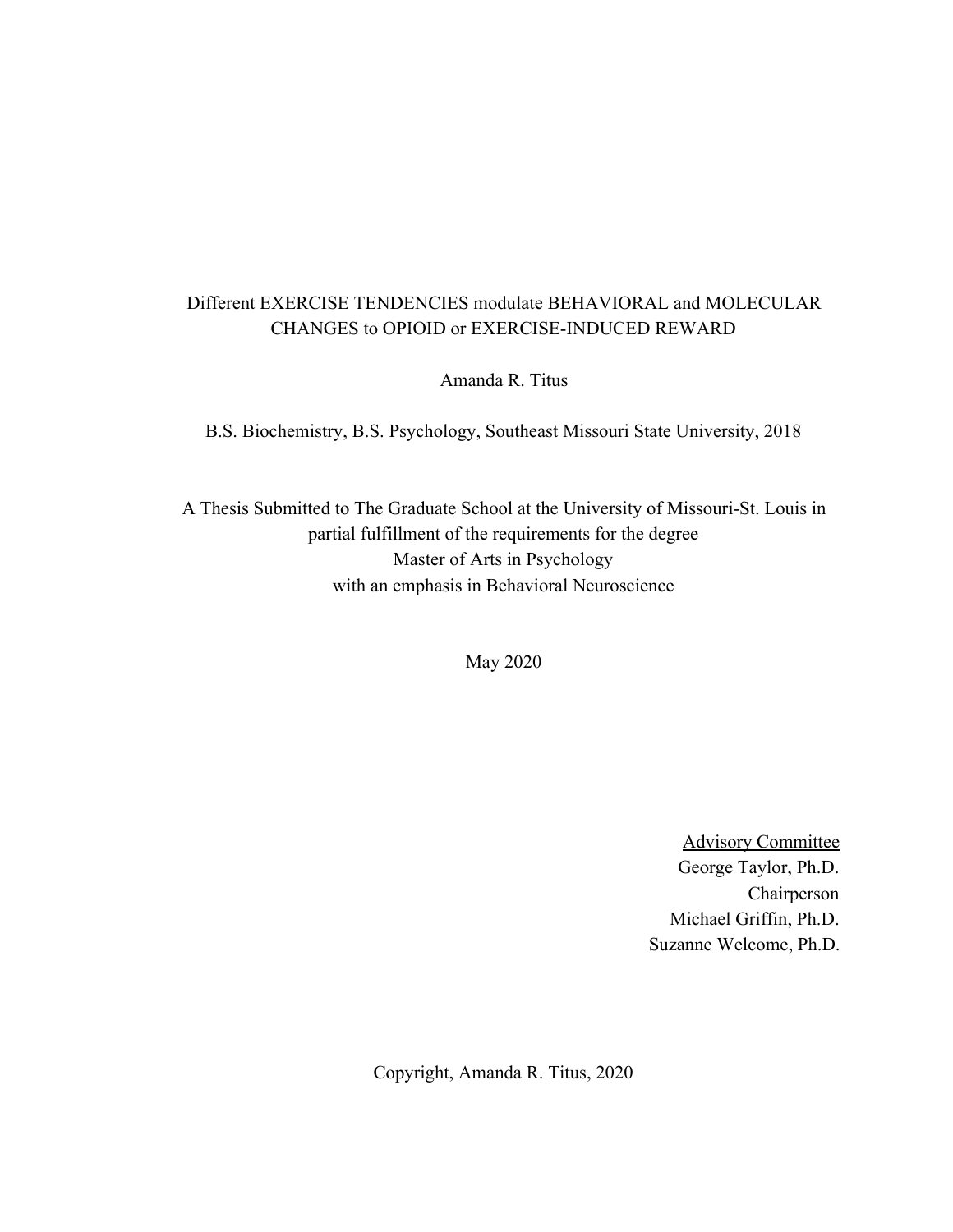#### Abstract

Reward changes were observed in rodents with different exercise tendencies by utilizing the conditioned place preference paradigm. Adult male Wistar rats with distinct phenotypes (low volume runners, high volume runners, and wild-type) were given access to a running wheel or an injection of morphine as a rewarding stimulus. There was no difference observed in the strength of conditioned place preference between the rewarding stimuli. Extinction was significantly more effective in low volume runners than high volume runners and wild-type animals, as was observed in the lower percentage of time spent in their assigned conditioning chamber. These findings suggest that low volume runners have a unique underlying genotypic difference, as well as a phenotypic difference from high volume and wild-type runners. It is also suggested that running wheel access and opioid administration are comparable rewarding stimuli in rodents.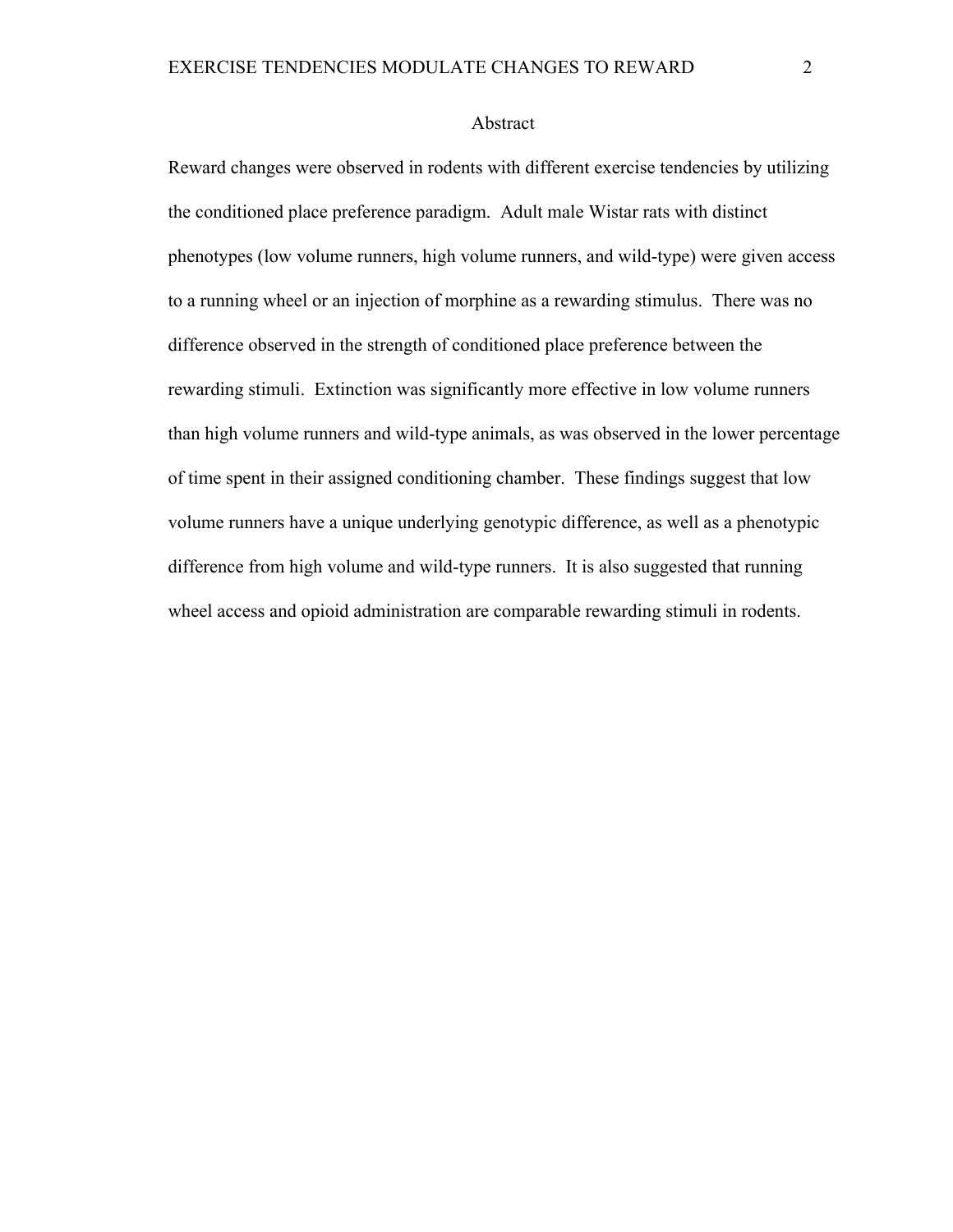Exercise Tendencies Modulate Changes to Reward Physical activity is enjoyable for some adults, but others may have a difficult time initiating a workout. There is a widespread conviction that there are individual differences in the desire to exercise, which is somehow determined by phenotype. The "high" one experiences from aerobic exercise may be comparable to an opioid-induced high. Voluntary running appears to be rewarding for rats, and has been used as a stimulus in conditioned place preference (Raichlen, Foster, Gerdeman, Seillier, & Giuffrida, 2012). Access to a running wheel appears to be a motivating stimulus for rats that is comparable to the motivating factor of opioid administration (Brown, Green, Arthur, Booth, & Miller, 2015). There may be a difference in the strength of conditioning in CPP for animals with varying motivation to run. The current study looked at three distinct phenotypes for running motivation and the animals' tendency to be conditioned to a certain chamber in the CPP apparatus.

Hypotheses:

- 1. There will be a difference in the motivation to exercise among the various phenotype groups (LVR, HVR, WT).
- 2. Conditioned place preference will differ between drug and wheel access groups.
- 3. There will be a difference in conditioned place preference among the three distinct phenotypes : LVR, HVR, and WT.
- 4. A significant interaction effect will be observed among phenotypes and treatment groups.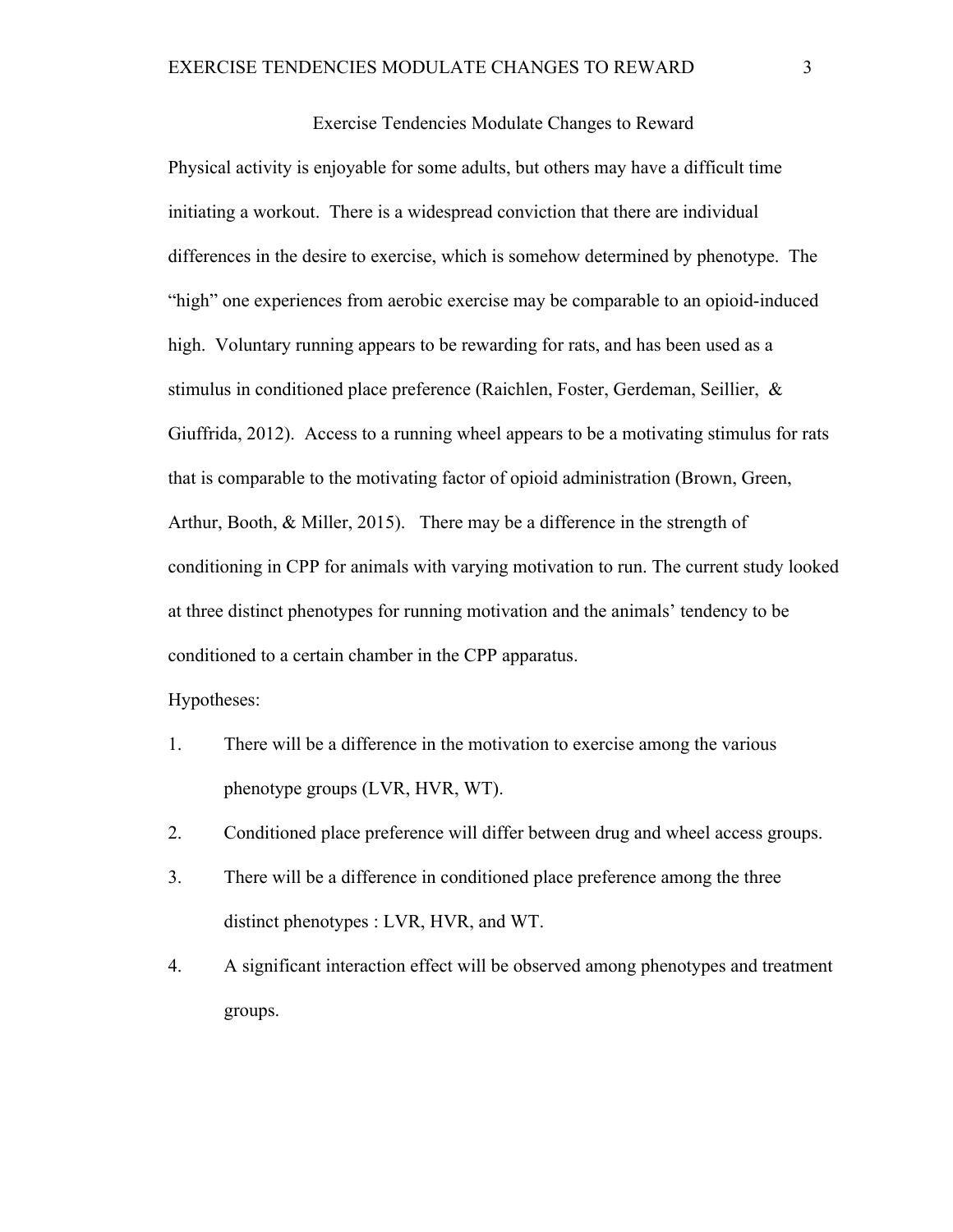Wheel running appears to be a rewarding experience for rodents and may act as a conditioning stimulus. The rewarding effects of voluntary wheel running outlast the duration of a running session. It was found that the aftereffects of running are rewarding rather than aversive and activates the reward system (Lett, Grant, Koh, & Smith, 2000). Greenwood et al. (2011) found that long term voluntary running has a rewarding effect that alters gene transcription in the mesolimbic reward pathway in particular. When rats are given more time to voluntarily run on the wheel, the rewarding effects linger for longer when they enter an inactive period (Sherwin, 1998). It is argued that the effects long term running has on the mesolimbic reward pathway will also change the rewarding component of drug abuse and help to cope with stress (Greenwood et al., 2011). Lett, Grant, and Koh (2001) also looked at how the rewarding effects of wheel running can be mediated by endogenous opioids. They found that naloxone attenuated the conditioned place preference induced by wheel running. It was concluded that endogenous opioids mediate the rewarding effects of running (Lett, Grant & Koh, 2001).

Brief or intermittent voluntary exercise on a running wheel may produce a cross-tolerance to opiates since running attenuates conditioned place preference to morphine (Eisenstein & Holmes, 2007). The rats that were in a running condition showed a stronger conditioned place preference to morphine by increased amount of time being spent in the morphine-paired chamber. Additionally, rats that ran on wheels voluntarily had less preference for sucrose water than rats that were sedentary (Eisenstein & Holmes, 2007).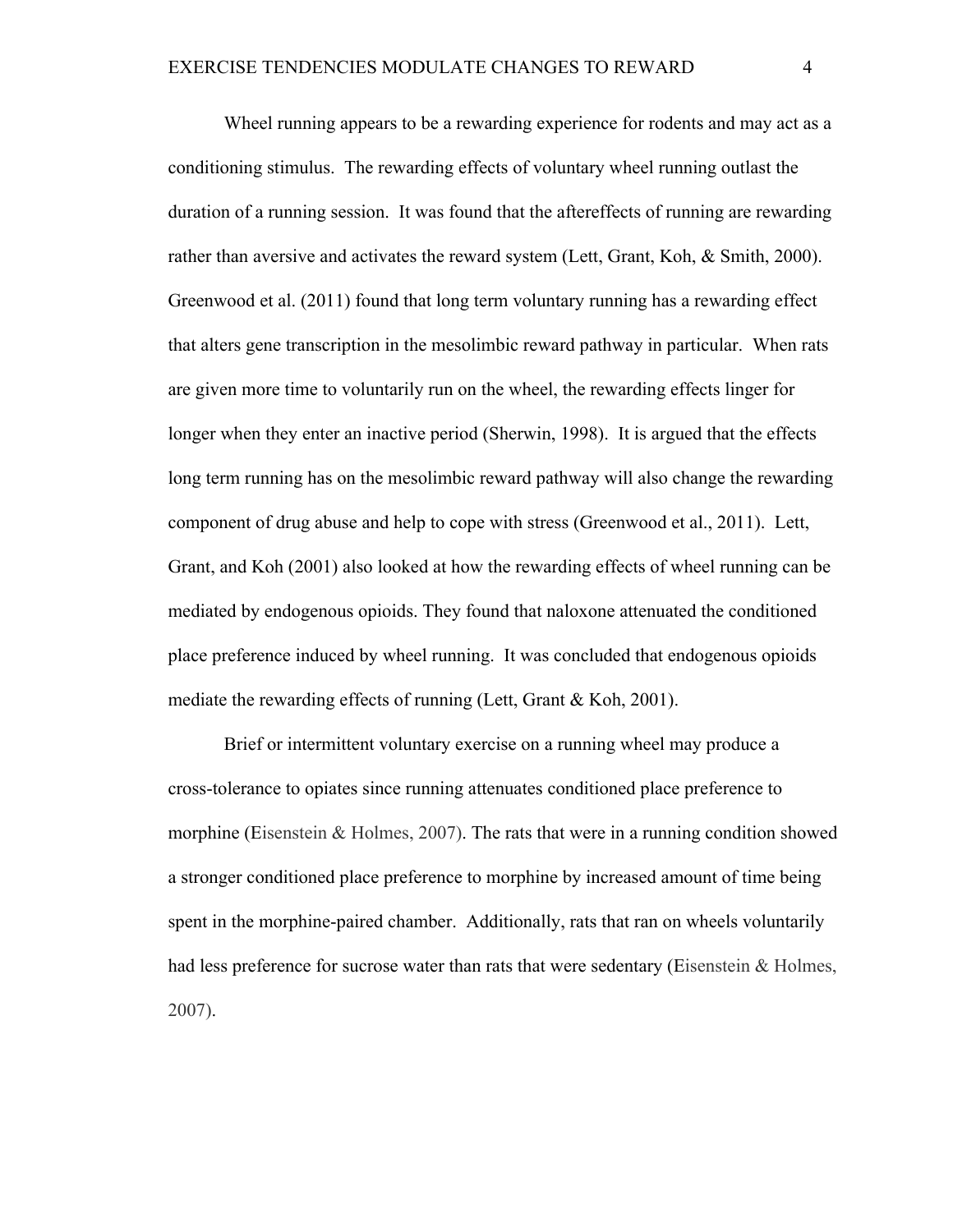Wheel running is a similar reward to morphine in conditioning. Lett, Grant, Koh, and Smith (2001) found that wheel running can be effective at conditioning taste aversion in rodents similar to morphine. This shows that morphine and running on a wheel are comparable rewarding stimuli for rodents. Milekic, Brown, Castellini, and Alberini (2006) found that an established morphine conditioned place preference may be disrupted by blocking protein synthesis after a conditioning session. With this finding, it has become apparent that drug conditioning can be disrupted in drug abusers (Zschucke, Heinz, & Ströhle, 2012). Conditioned place preference (CPP) is used to model drug addiction and relapse.

The molecular bases of changes during morphine-induced CPP include the activated MEK-ERK pathway in the ventral tegmental during drug reinstatement (Lin, Wang, Ji, & Yu, 2010). Mesolimbic dopamine (DA) pathway also plays a role in morphine addiction by increasing the drug's motivational effects. The DA,  $D_1$ , and  $D_2$ receptors in the nucleus accumbens shell play a role in the acquisition of morphine-induced CPP (Fenu, Spina, Rivas, Longoni, & Chiara, 2006). Previous research has established that voluntary access to a running wheel is a rewarding stimulus for rats that is comparable to the rewarding effects of morphine. Both stimuli are effective at establishing a conditioned place preference. Individual differences in the animals' tendencies to run need further investigation to gain a better understanding of the underlying mechanisms.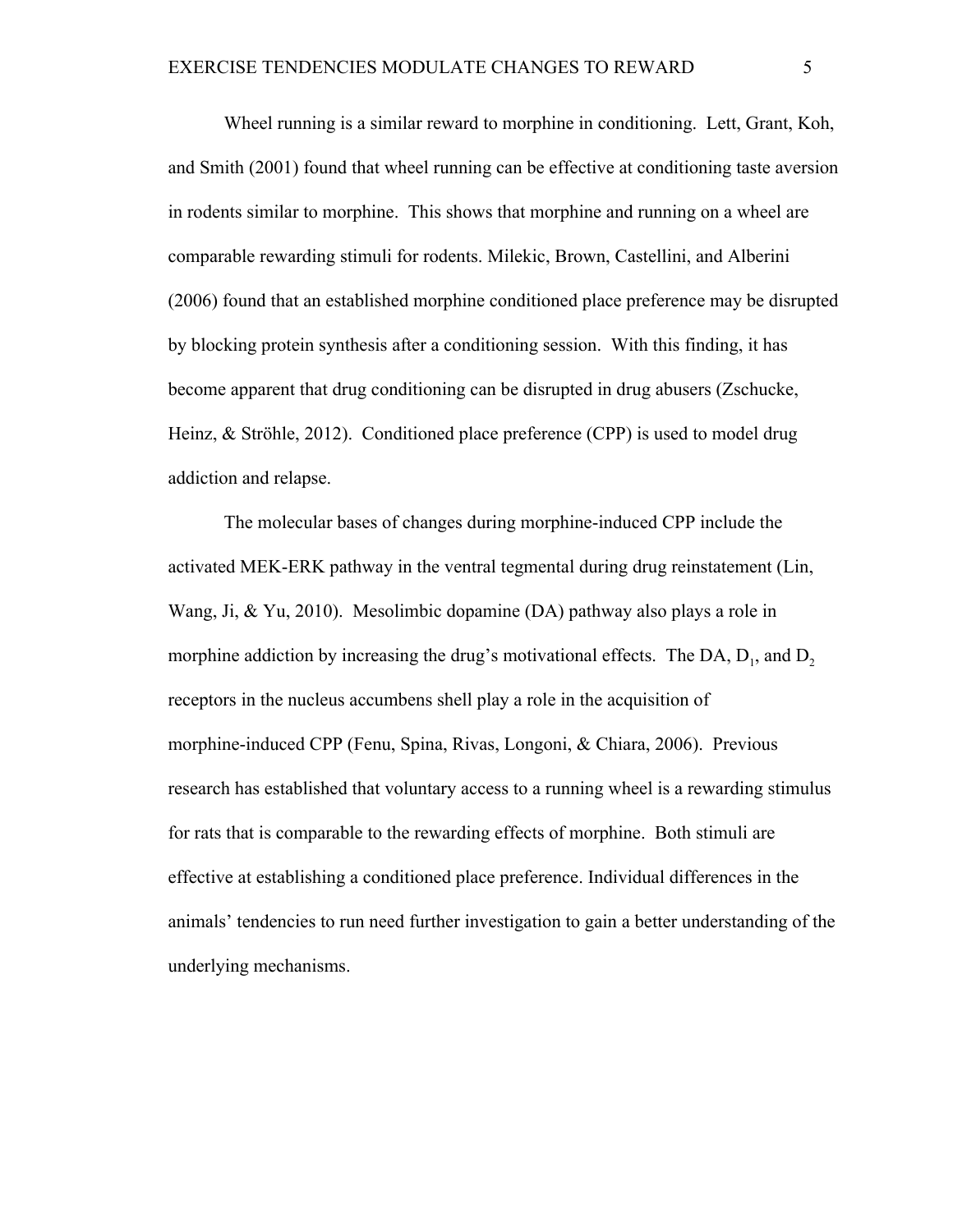#### **Method**

# **Animals**

The animals used were adult male Wistar rats. They were kept at regulated ambient temperatures of 20℃ - 22℃. Inverted light cycles have shown to improve the aerobic condition of male Wistar rats (Manchado-Gobatto et al., 2008). In order to avoid artificially inflating the animals' running activity, they remained on a regular 12 hour light/dark cycle (lights on at 07:00). They were housed in polyethylene cages  $(29.2 \text{ x})$ 19.1 x 12.7 cm). The animals had unrestricted access to water and food at all times. The Wistars used had three distinct and reliable phenotypes: high-volume runners (HVR), low-volume runners (LVR), and wild-type (WT). The animals were selectively bred at UM-Columbia. A total of 76 animals were used.

# **Apparatus**

For the exercise treatment, the animals were given access to a stainless steel running wheel with a diameter of 34.5cm and width of 9.7cm. In addition, a conditioned place preference (CPP) apparatus constructed from Plexiglas was used. The paradigm was made up of two boxes with equal side compartments (60cm x 30cm x 30cm) and a small central start box (13cm x 13cm). The two sides of the apparatus were distinguished by the background and flooring. The background of the walls were either dotted or striped; the flooring was either a smooth painted wood surface or a textured grid. The CPP apparatus has shown to be effective in reinforcing rewarding pharmacological stimuli, such as addictive drugs. CPP is a learned behavior that rats may experience when a rewarding event is paired with a specific place. With this paradigm, it is possible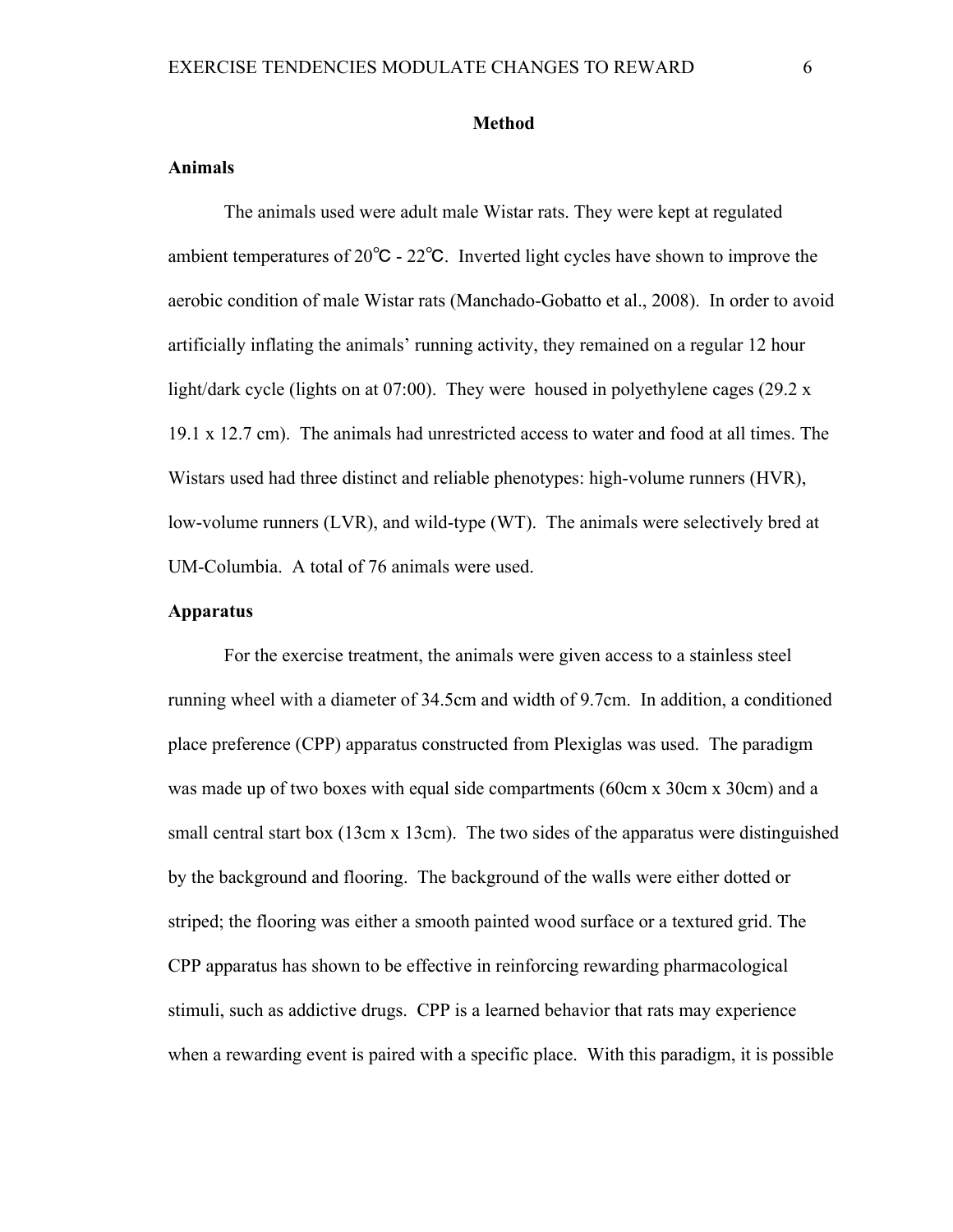to measure drug reward in rats (Tzschentke, 2007). The animals' movements were tracked by an overhead camera using ANYmaze software. Between each trial, a solution of 70% ethanol was used to clean the apparatus which quickly evaporates.

# **Experimental Design**

There are six distinct groups distributed in a 2 x 3 factorial design. The independent variable includes two treatments, exercise and drug groups. For the exercise treatment, the animals had 12 hour access to running wheels prior to behavioral testing. The drug group received morphine injections of 5 mg/kb/bwt instead of access to running wheels. Three distinct, reliable phenotypes were identified by colleagues at the University of Missouri at Columbia. These phenotypes include low volume runners (LVR), high volume runners (HVR), and wild-type (WT).

All animals used in behavioral testing had 7 days of free access to running wheels to express their phenotypic differences. Then, a baseline preference was completed to identify the rat's affinity for a specific chamber. The rats were randomly assigned to a conditioning chamber, where they received their assigned rewarding stimuli (either morphine injections or access to a running wheel 12 hours prior). Every other day, the drug group received saline injections. In contrast, the running treatment group received saline injections every day of conditioning. After 8 days of conditioning, the animals entered the extinction phase, where no rewarding stimuli was presented. At this stage of the experiment, they were given free access to both chambers of the CPP apparatus. After 8 days of extinction, the animals received a replacement of the initial motivation for reinstatement testing (Aguilar, Rodríguez-Arias, & Miñarro, 2008).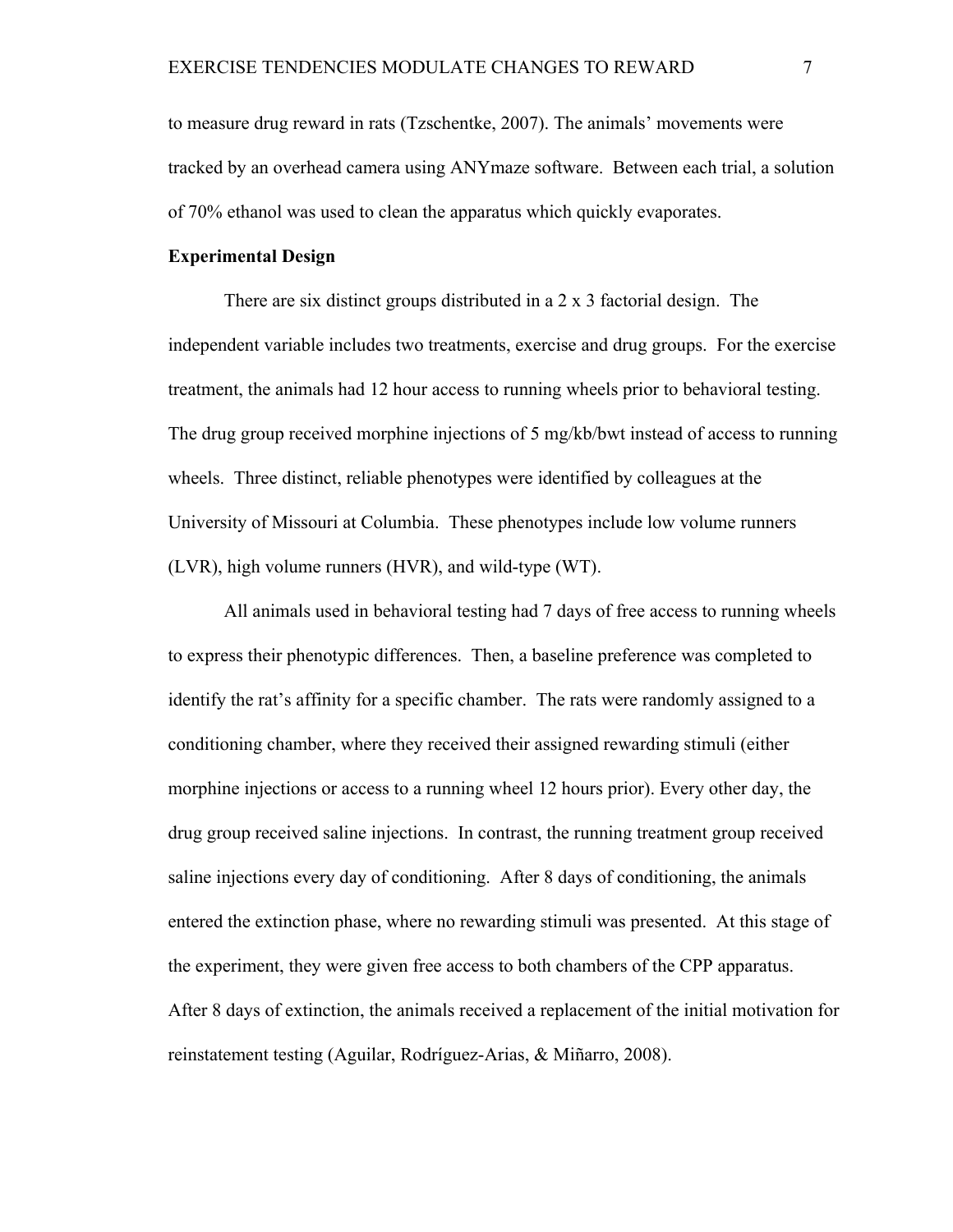#### **Procedure**

Behavioral testing for conditioned place preference (CPP) began after the animals were given 7 days of free access to running wheels. On day 1, baseline preference was carried out for 30 minutes total. During this time, the animals had access to the entire apparatus. On days 2-9, the animals were conditioned to a randomly assigned chamber (either dotted + smooth floor or striped + textured floor). On alternating days of conditioning, the animals received a rewarding stimulus. Saline was administered on the "off" days in place of the rewarding stimulus. After either reward or saline injection, they had 30 minutes of access to one chamber. Place preference testing was carried out on day 10 where the animals receive a saline injection and access to both chambers. This was used to observe any preference the animal may have developed during conditioning. Days 11-18 consisted of the extinction phase, where no rewarding stimuli was presented. The animals were simply given access to the entire apparatus for 10 minutes each day. On day 19, the reward was given once more and the animals had access to both chambers. The animal's preference for either chamber was recorded. The animals were then sacrificed on day 20 after receiving their designated reward.

### **Results**

In phase one, the distinct phenotypes were confirmed after running a one-way analysis of variance (ANOVA) on average running times and distances of individual animals. The data used to conduct this analysis were collected from the 7 days of voluntary running that took place prior to the start of behavioral testing. The average daily running times and distances of each animal were compared to see if there was a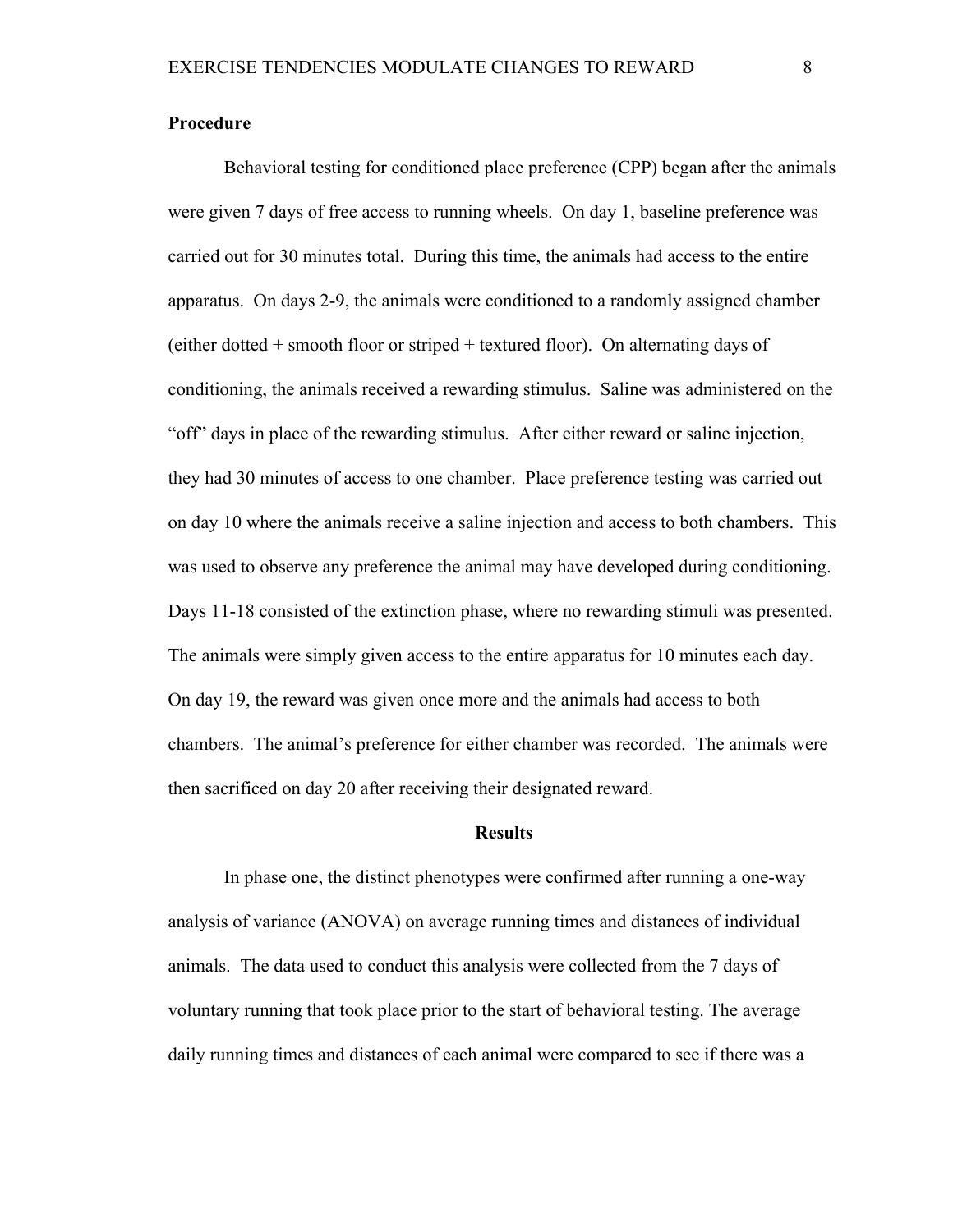significant difference in running times as predicted. A significant main effect was observed with running times,  $F(2,53) = 26.16 \text{ p} < .001$ ;  $\eta^2 = 0.50$  [Figure 1], and distances  $F(2,53) = 19.00 \text{ p} < .001$ ;  $\eta^2 = 0.42$  [Figure 2]. The partial eta squared values show that the main effects observed have a large effect size.

Following the one-way ANOVA, post hoc comparisons using Tukey's HSD test showed how the three phenotypes differed. In this analysis, it was found that LVR ( $M =$ 320.95,  $SD = 283.61$ ) run times (seconds) were significantly lower than the HVR (M = 2834.00, SD = 1707.54) and WT (M = 2022.60, SD = 919.43) animals. In addition, the LVR ( $M = 0.15$ ,  $SD = 0.144$ ) animals ran significantly shorter distances (km) than the WT ( $M = 1.14$ ,  $SD = 0.72$ ) animals and the HVR ( $M = 1.83$ ,  $SD = 1.32$ ) animals. HVR animals ran significantly longer distances than WT animals, but HVR and WT animals did not differ significantly in run times.

In phase 2, the time each animal spent in their assigned conditioning chamber was converted into a percentage for all eleven stages of testing (baseline, place preference, extinction days 1 through 8, and reinstatement) [Table 1]. A multivariate analysis of variance (MANOVA) was conducted to examine the relationships among phenotypes, treatment groups, and the percentages of time spent in the conditioned chamber during each stage of behavioral testing. Missing data (<5% total) was replaced with mean averages for each dependent variable. No multivariate outliers were identified and Box's M test was not statistically significant, indicating that assumptions of homogeneity were met,  $X^2(12) = 20.05$ , p=0.07 [Figure 3]. There was a significant effect of phenotype on the dependent variate (Wilks's lambda =  $0.69$ ; F(11,62) = 2.47, p < .05) [Figure 4, 6].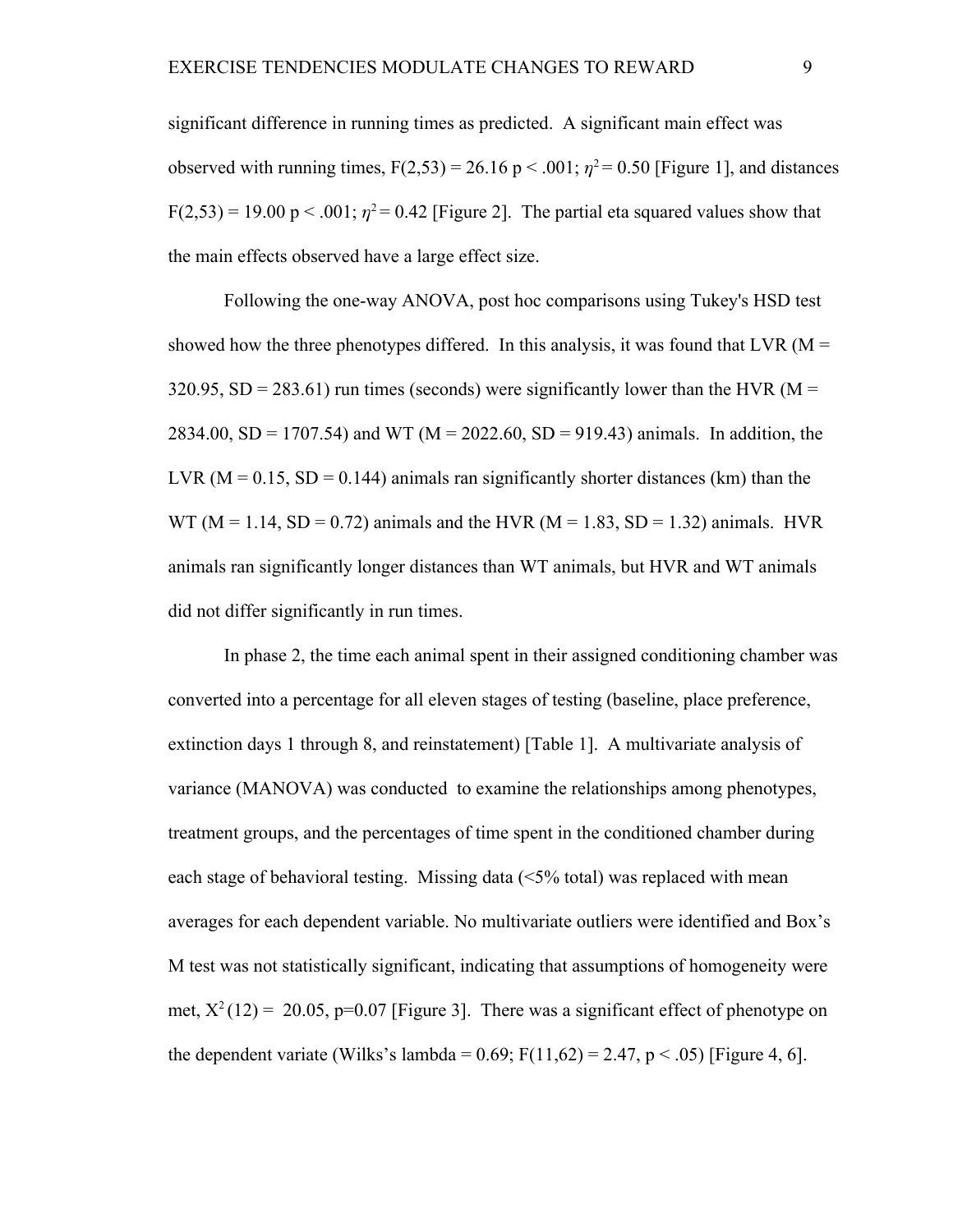There was no significant main effect observed in the treatment variable on the dependent variate (F(11,62) = 1.73, p = 0.09) [Table 2, Figure 5, 6].

A series of three planned contrasts were conducted to follow up on the significant main effect of phenotypes to better understand how they differed in their effects on the observed outcomes. The first contrast, examining whether HVR and WT animals differed, was not statistically significant (Wilks's lambda =  $0.80$ ; F(11,61) = 1.40, p=0.20). The second contrast, examining whether LVR and WT animals differed, was statistically significant (Wilks's lambda =  $0.68$ ; F(11,61) = 2.55, p<0.05). The third contrast, examining whether LVR and HVR animals differed, was also statistically significant (Wilks's lambda =  $0.63$ ; F(11,61) = 3.23, p<0.01).

The univariate effects for place preference, extinction day 8, and reinstatement were evaluated to observe if phenotypes differed significantly in percentage of time spent in their assigned conditioning chamber. The univariate effects for place preference  $(F(2,71) = 3.09, p = .052)$  and reinstatement  $(F(2, 71) = 0.96, p = 0.39)$  were not significant. The univariate effects for extinction day 8 ( $F(2,71) = 11.67$ ,  $p \le 0.001$ ) was statistically significant. Post hoc analyses were conducted to analyze how the phenotypes differed on extinction day 8. It was found that the LVR ( $M = 28$ , SD = 17) animals spent a significantly smaller percentage of time in the conditioned chamber than  $WT (M = 42, N)$  $SD = 12$ ) and HVR ( $M = 50$ ,  $SD = 19$ ) animals. WT and HVR animals did not significantly differ in the percentage of time spent in the conditioned chamber.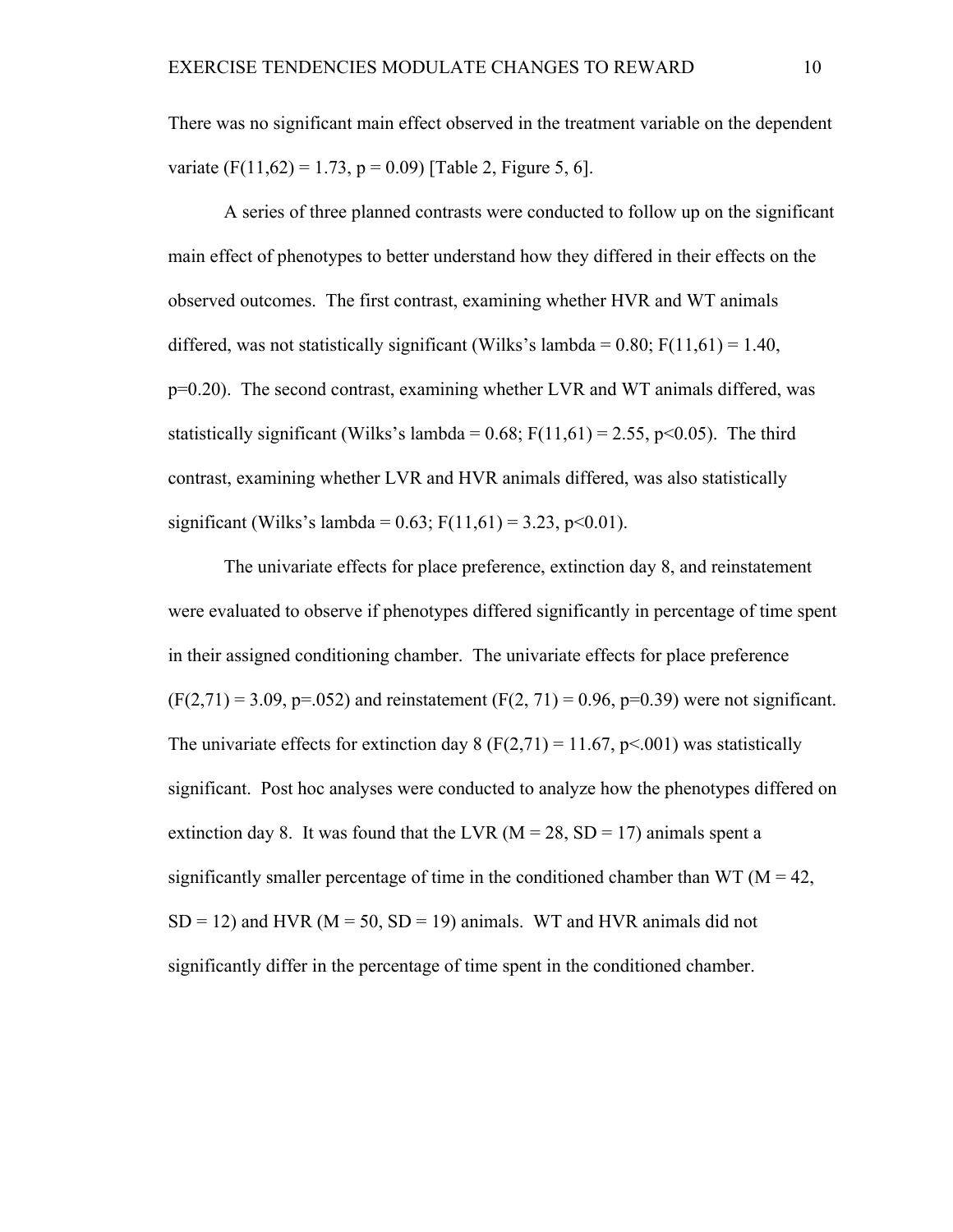#### **Discussion**

The results from phase 1 partially support the first hypothesis. The results indicate that the LVRs may be genotypically unique. They exhibited significantly lower run times and distances than the HVRs and WT animals [Figure 1, 2]. However, the WT and HVR groups did not differ significantly in run times, showing that they may be more phenotypically similar than anticipated. As expected, the HVRs had the highest average run times and distances and the LVRs had the lowest average run times and distances. The LVR animals' voluntary running patterns may be indicative of a unique ability to reach euphoria in a shorter amount of time, or they are simply not as motivated to exercise on the running wheels (Roberts et al., 2014). Running is a comparable rewarding stimulus to morphine for all phenotypes, so even LVRs do not clearly "prefer" one rewarding stimulus over the other. In terms of analyzing these three distinct phenotypes further, future studies may assess the pace changes each animal exhibited throughout a running period. This would allow for more detailed insight into the unique running patterns of each phenotype.

The analyses carried out for phase 2 data showed that there was a significant difference among the varying phenotype groups in place preference behaviors. Similarly to the phase 1 results, phase 2 shows that the LVR animals were unique in their observed behaviors. LVRs differed significantly from HVR and WT animals in the percentage of time spent in the conditioned chambers throughout behavioral testing stages. Specifically, LVR spent a significantly smaller percentage of time in their assigned chambers on the last day of extinction than HVRs and WTs. This indicates that they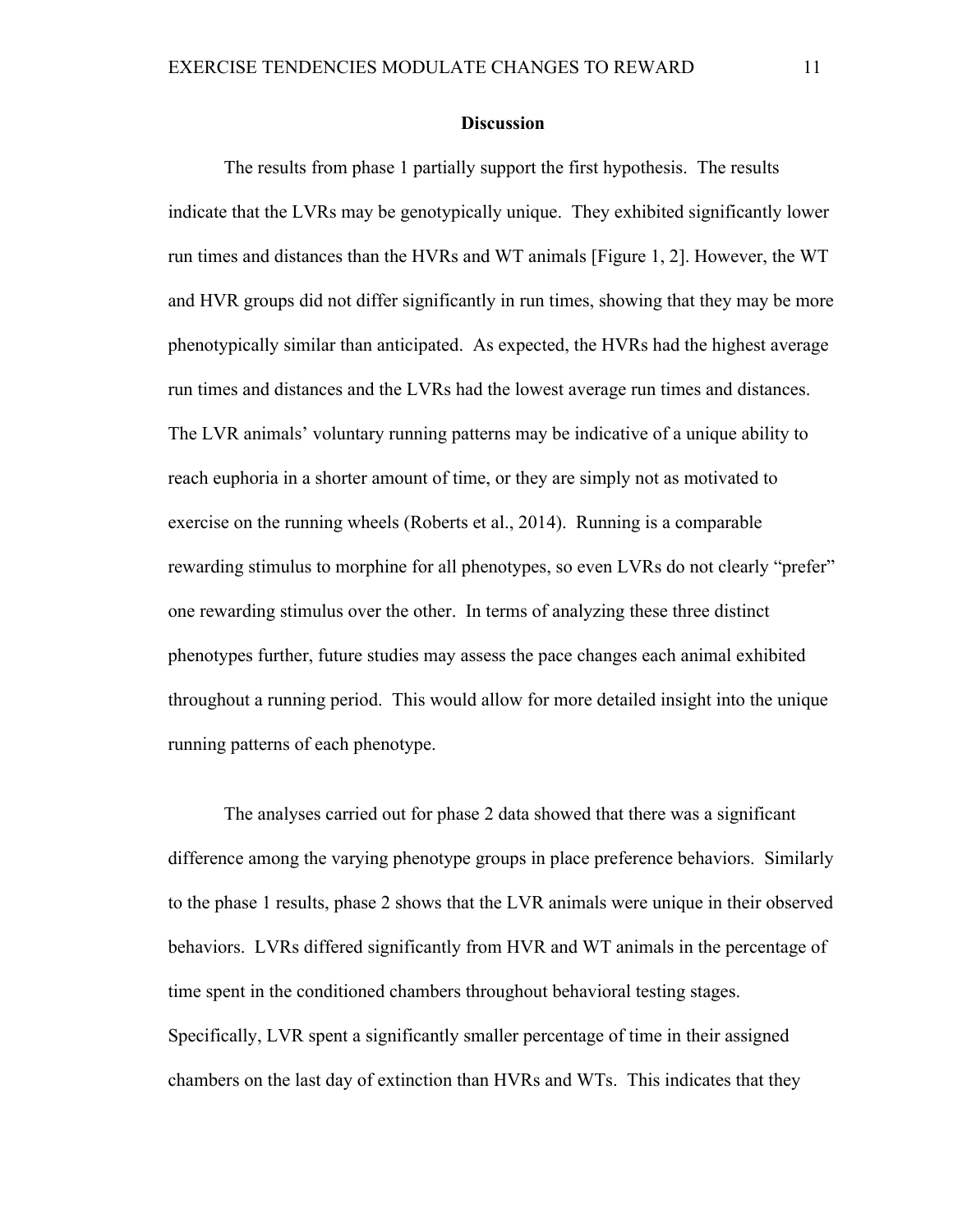were able to more quickly extinguish the association between their conditioned chamber and the rewarding stimuli, regardless if the stimuli was drug or wheel access. WTs and HVRs were statistically similar in their observed behaviors within the conditioned place preference paradigm as expected. This further emphasizes the unique behaviors of the LVR animals and indicates that reinstatement has similar effects on all 3 phenotypes, absence of the rewarding stimuli over time allows for a much quicker extinction of the conditioned place preference.

There was no significant main effect observed for the treatment variable (drug and wheel-access). This indicates that the two rewarding stimuli were comparable [Table 2, Figure 6]. These findings support previous literature indicating that opioids are a comparable rewarding stimuli to voluntary running among rodents. Further analyses may be conducted to examine the possible genotypic differences of LVR animals. Additionally, further research may be conducted to observe other ways in which LVR animals exhibit unique behaviors.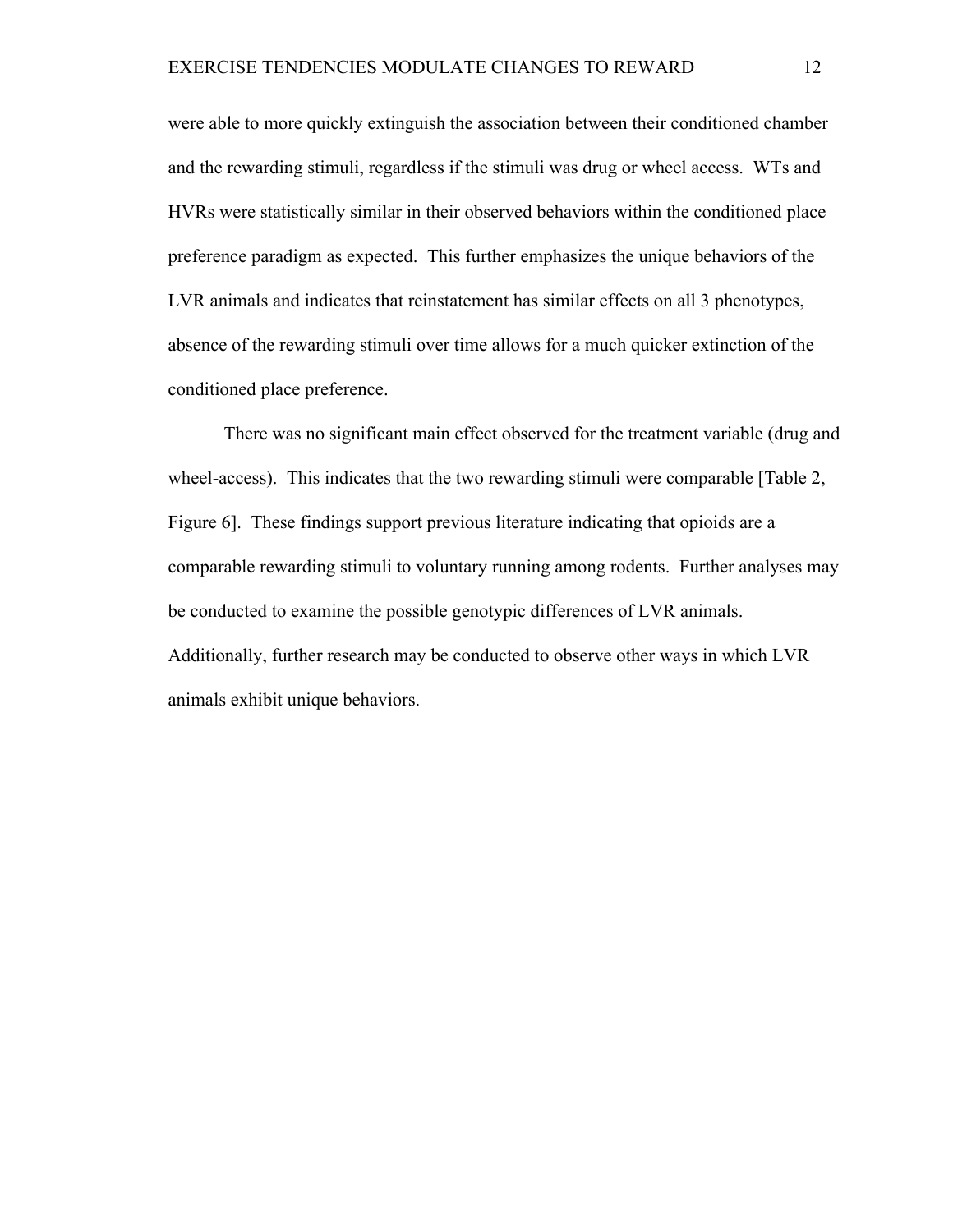### References

- Aguilar, M. A., Rodríguez-Arias, M., & Miñarro, J. (2008). Neurobiological mechanisms of the reinstatement of drug-conditioned place preference. Brain Research Reviews, 59(2), 253-277. doi:10.1016/j.brainresrev.2008.08.002
- Bardo, M. T., Bevins, R. A., & Bevins, R. A. (2000). Conditioned place preference: What does it add to our preclinical understanding of drug reward? *Psychopharmacology, 153*(1), 31-43. doi:10.1007/s002130000569
- Brown, J., Green, C., Arthur, I., Booth, F., & Miller, D. (2015). Cocaine-induced locomotor activity in rats selectively bred for low and high voluntary running behavior. Psychopharmacology, 232(4), 673–681. doi-org.ezproxy.umsl.edu/10.1007/s00213-014-3698-8
- Eisenstein, S. A., & Holmes, P. V. (2007). Chronic and voluntary exercise enhances learning of conditioned place preference to morphine in rats. *Pharmacology, Biochemistry and Behavior, 86*(4), 607-615. doi:10.1016/j.pbb.2007.02.002

Fenu, S., Spina, L., Rivas, E., Longoni, R., & Di Chiara, G. (2006).

Morphine-conditioned single-trial place preference: Role of nucleus accumbens shell dopamine receptors in acquisition, but not expression. *Psychopharmacology, 187*(2), 143-153. doi:10.1007/s00213-006-0415-2

Greenwood, B. N., Foley, T. E., Le, T. V., Strong, P. V., Loughridge, A. B., Day, H. E. W., & Fleshner, M. (2011). Long-term voluntary wheel running is rewarding and produces plasticity in the mesolimbic reward pathway. *Behavioural Brain Research, 217*(2), 354-362. doi:10.1016/j.bbr.2010.11.005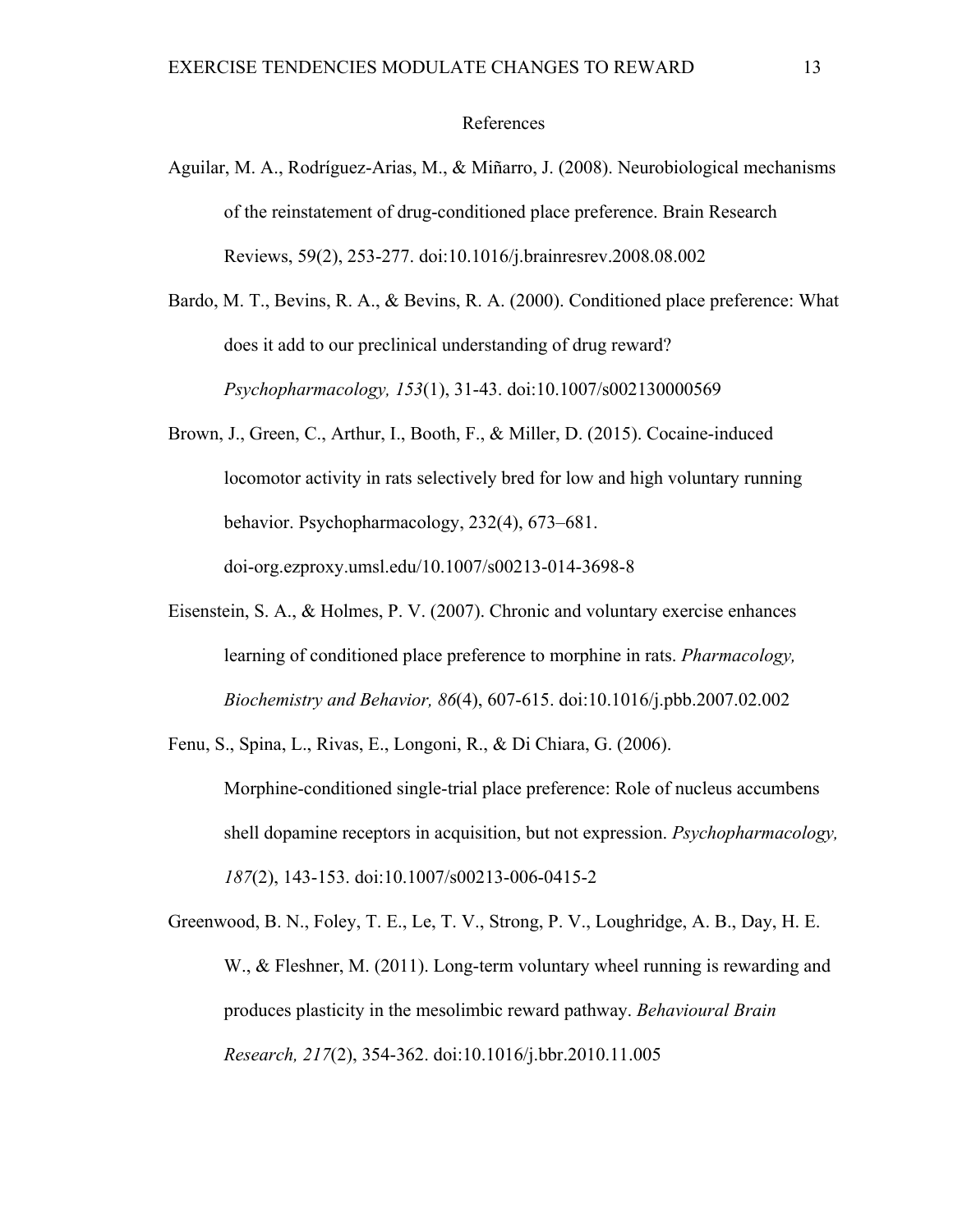- Huston, J. P., Silva, Maria A. de Souza, Topic, B., & Müller, C. P. (2013). What's conditioned in conditioned place preference? *Trends in Pharmacological Sciences, 34*(3), 162-166. doi:10.1016/j.tips.2013.01.004
- Lett, B. T., Grant, V. L., Byrne, M. J., & Koh, M. T. (2000). Pairings of a distinctive chamber with the aftereffect of wheel running produce conditioned place preference. *Appetite, 34*(1), 87-94. doi:10.1006/appe.1999.0274
- Lett, B. T., Grant, V. L., & Koh, M. T. (2001). Naloxone attenuates the conditioned place preference induced by wheel running in rats. *Physiology & Behavior, 72*(3), 355-358. doi:10.1016/S0031-9384(00)00427-3
- Lett, B. T., Grant, V. L., Koh, M. T., & Smith, J. F. (2001). Wheel running simultaneously produces conditioned taste aversion and conditioned place preference in rats. *Learning and Motivation, 32*(2), 129-136. doi:10.1006/lmot.2000.1073
- Lin, X., Wang, Q., Ji, J., & Yu, L. (2010). Role of MEK-ERK pathway in morphine-induced conditioned place preference in ventral tegmental area of rats. *Journal of Neuroscience Research, 88*(7), 1595-1604. doi:10.1002/jnr.22326
- Manchado-Gobatto, F. B., Mota, C. S. A., Ribeiro, C., Araujo, G. G., Araújo, M. B., Contarteze, R. V. L., . . . de Mello, Maria Alice R. (2008). Effects of light-dark cycle on critical velocity and anaerobic capacity determination in running wistar rats: 2184. Medicine & Science in Sports & Exercise, 40(Supplement), S397-S398. doi:10.1249/01.mss.0000322696.08798.18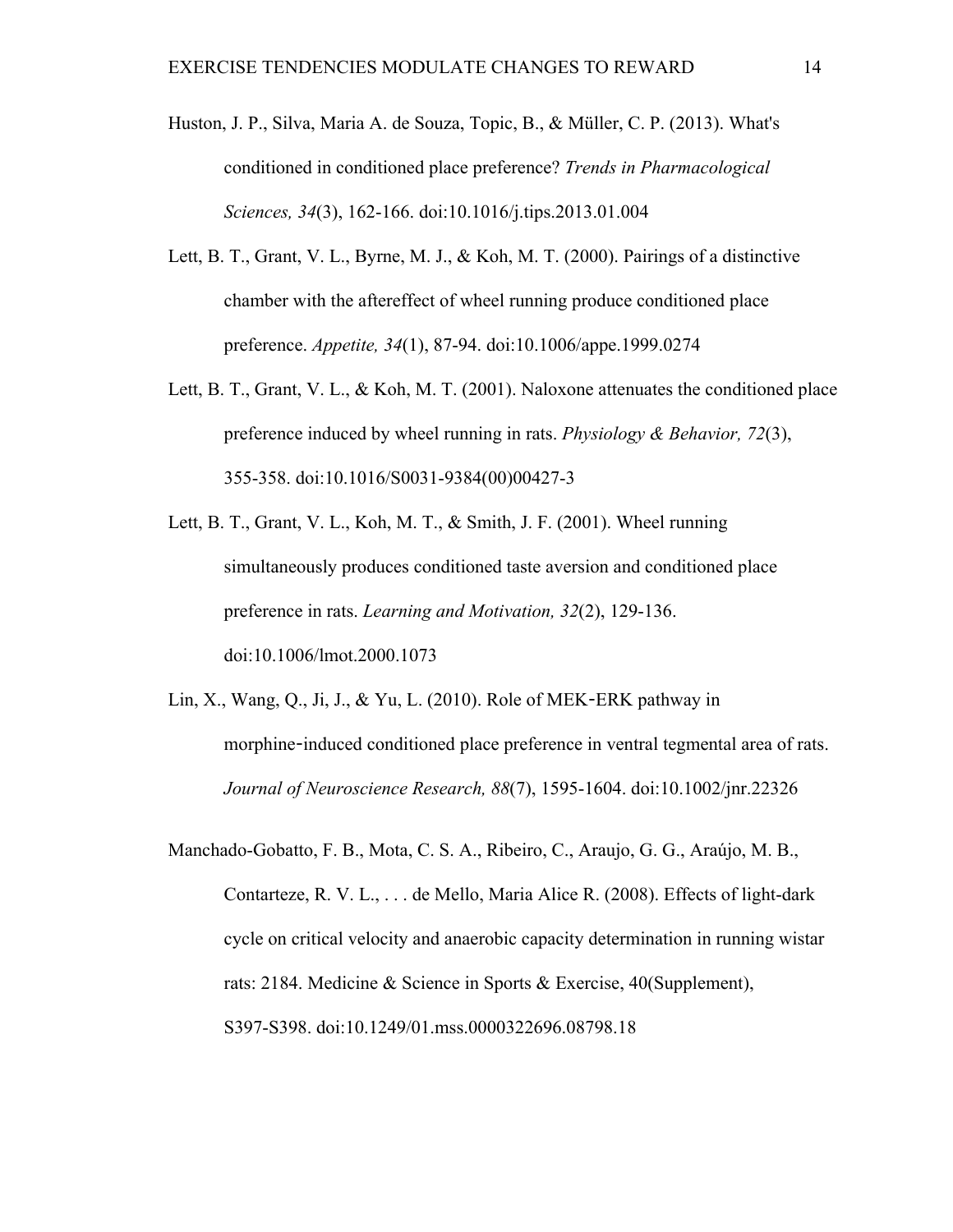- Milekic, M. H., Brown, S. D., Castellini, C., & Alberini, C. M. (2006). Persistent disruption of an established morphine conditioned place preference. *Journal of Neuroscience, 26*(11), 3010-3020. doi:10.1523/JNEUROSCI.4818-05.2006
- Raichlen, D. A., Foster, A. D., Gerdeman, G. L., Seillier, A., & Giuffrida, A. (2012). Wired to run: Exercise-induced endocannabinoid signaling in humans and cursorial mammals with implications for the 'runner's high'. The Journal of Experimental Biology, 215(Pt 8), 1331-1336. doi:10.1242/jeb.063677
- Roberts, M. D., Toedebusch, R. G., Wells, K. D., Company, J. M., Brown, J. D., Cruthirds, C. L., . . . Booth, F. W. (2014). Nucleus accumbens neuronal maturation differences in young rats bred for low versus high voluntary running behaviour. The Journal of Physiology, 592(10), 2119-2135. doi:10.1113/jphysiol.2013.268805
- Sherwin, C. M. (1998). Voluntary wheel running: A review and novel interpretation. England: Elsevier Ltd. doi:10.1006/anbe.1998.0836
- Tzschentke, T. M. (2007). Measuring reward with the conditioned place preference (CPP) paradigm: Update of the last decade. Addiction Biology, 12(3), 227-462. doi:10.1111/j.1369-1600.2007.00070.x
- Zschucke, E., Heinz, A., & Ströhle, A. (2012). Exercise and physical activity in the therapy of substance use disorders. The Scientific World Journal, 2012, 901741-19. doi:10.1100/2012/901741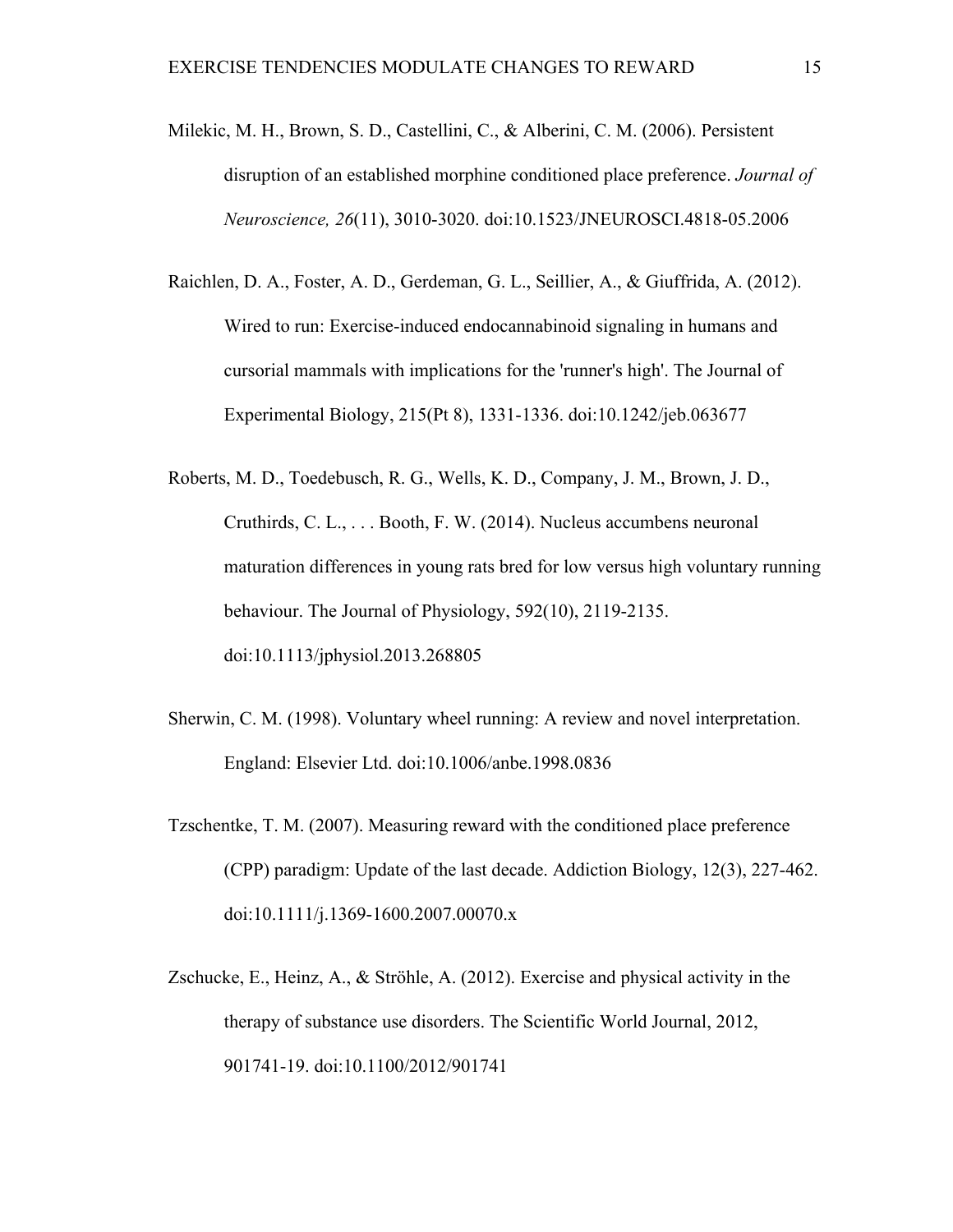| l`able |  |
|--------|--|
|        |  |

|                         | <b>LVR</b>     |    | <b>WT</b>        |    | <b>HVR</b>     |    |
|-------------------------|----------------|----|------------------|----|----------------|----|
| Measure                 | $\overline{M}$ | SD | $\boldsymbol{M}$ | SD | $\overline{M}$ | SD |
| <b>Baseline</b>         | 55%            | 33 | 57%              | 22 | 52%            | 23 |
| Place Preference        | 41%            | 28 | 45%              | 17 | 57%            | 17 |
| <b>Extinction Day 1</b> | 41%            | 31 | 42%              | 19 | 45%            | 20 |
| <b>Extinction Day 2</b> | 36%            | 32 | 49%              | 23 | 39%            | 19 |
| <b>Extinction Day 3</b> | 40%            | 33 | 40%              | 19 | 47%            | 23 |
| <b>Extinction Day 4</b> | 39%            | 29 | 44%              | 27 | 39%            | 20 |
| <b>Extinction Day 5</b> | 47%            | 34 | 48%              | 21 | 50%            | 20 |
| <b>Extinction Day 6</b> | 32%            | 21 | 41%              | 15 | 49%            | 16 |
| <b>Extinction Day 7</b> | 31%            | 17 | 48%              | 19 | 49%            | 17 |
| <b>Extinction Day 8</b> | 28%            | 17 | 42%              | 12 | 50%            | 19 |
| Reinstatement           | 43%            | 31 | 48%              | 20 | 54%            | 23 |

*Mean Percentage of Time Spent in Conditioned Chamber by Phenotype*

Table 2

*Average Percentage of Time Spent in Conditioned Chamber Across IV Groups*

|                     | WT Runner |    | WT Drug |                | <b>HVR</b> Runner |    | <b>HVR</b> Drug |    | LVR Runner |    | LVR Drug |    |
|---------------------|-----------|----|---------|----------------|-------------------|----|-----------------|----|------------|----|----------|----|
| Measure             | M         | SD | M       | SD             | M                 | SD | $\overline{M}$  | SD | M          | SD | M        | SD |
| <b>Baseline</b>     | 53%       | 25 | 59%     | 25             | 39%               | 23 | 63%             | 22 | 35%        | 15 | 64%      | 34 |
| Place Preference    | 48%       | 21 | 43%     | 17             | 51%               | 15 | 62%             | 16 | 36%        | 16 | 44%      | 33 |
| Extinction 1        | 47%       | 15 | 39%     | 16             | 38%               | 21 | 51%             | 21 | 34%        | 22 | 44%      | 35 |
| Extinction 2        | 51%       | 27 | 48%     | 14             | 33%               | 26 | 44%             | 22 | 39%        | 22 | 35%      | 35 |
| Extinction 3        | 44%       | 22 | 38%     | 20             | 39%               | 28 | 55%             | 18 | 39%        | 23 | 40%      | 35 |
| <b>Extinction 4</b> | 55%       | 22 | 38%     | 10             | 40%               | 17 | 38%             | 28 | 41%        | 26 | 38%      | 34 |
| Extinction 5        | 61%       | 21 | 41%     | 22             | 48%               | 23 | 53%             | 19 | 48%        | 19 | 46%      | 39 |
| Extinction 6        | 46%       | 16 | 38%     | 14             | 42%               | 18 | 55%             | 14 | 40%        | 17 | 28%      | 22 |
| Extinction 7        | 51%       | 14 | 47%     | 10             | 45%               | 13 | 54%             | 21 | 38%        | 20 | 27%      | 17 |
| Extinction 8        | 41%       | 6  | 42%     | $\overline{2}$ | 38%               | 13 | 60%             | 14 | 35%        | 21 | 26%      | 18 |
| Reinstatement       | 55%       | 20 | 44%     | 22             | 50%               | 21 | 57%             | 19 | 47%        | 24 | 42%      | 36 |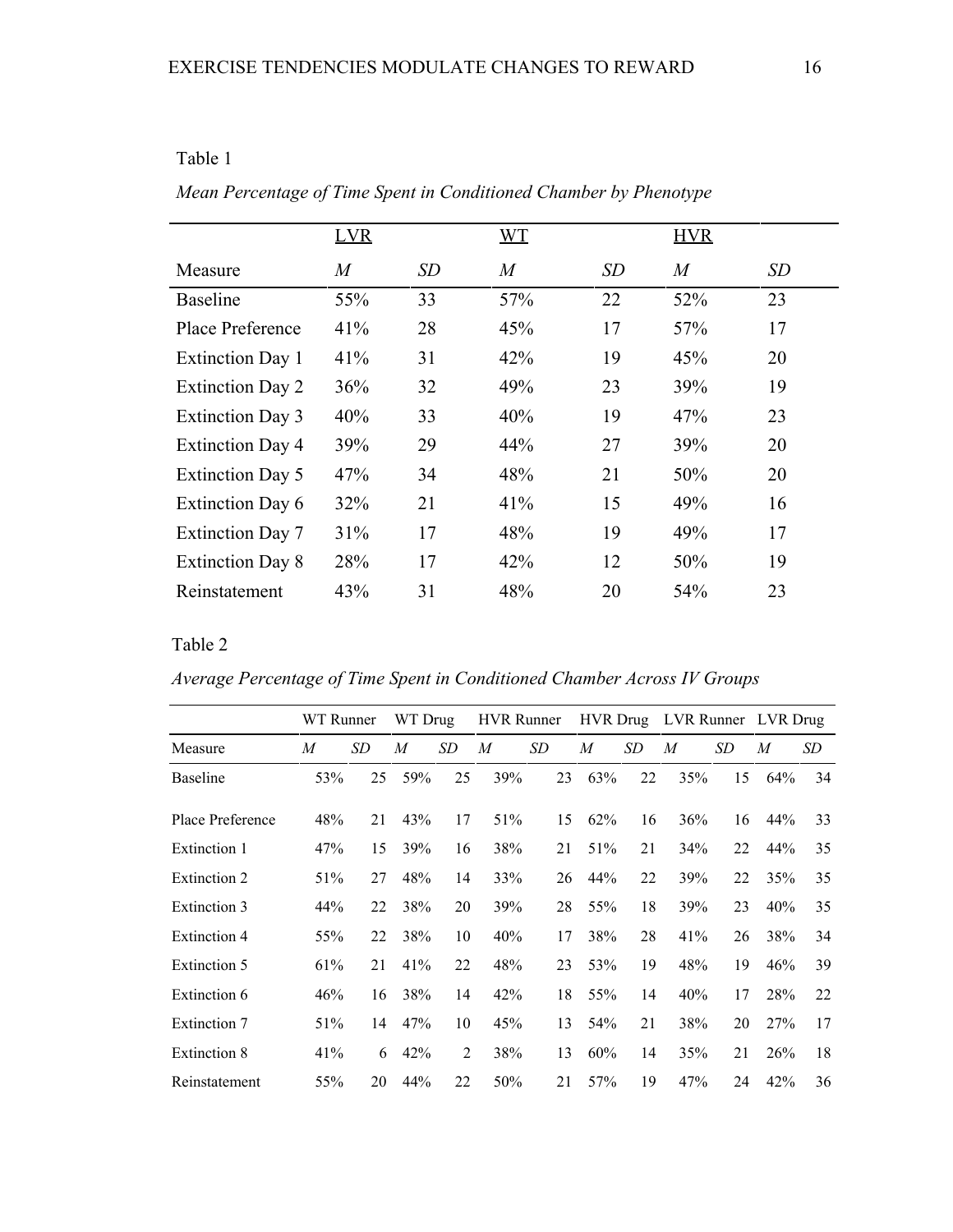

*Figure 1. Box plot of average running distances across phenotypes*



*Figure 2. Box plot of average running times across phenotypes*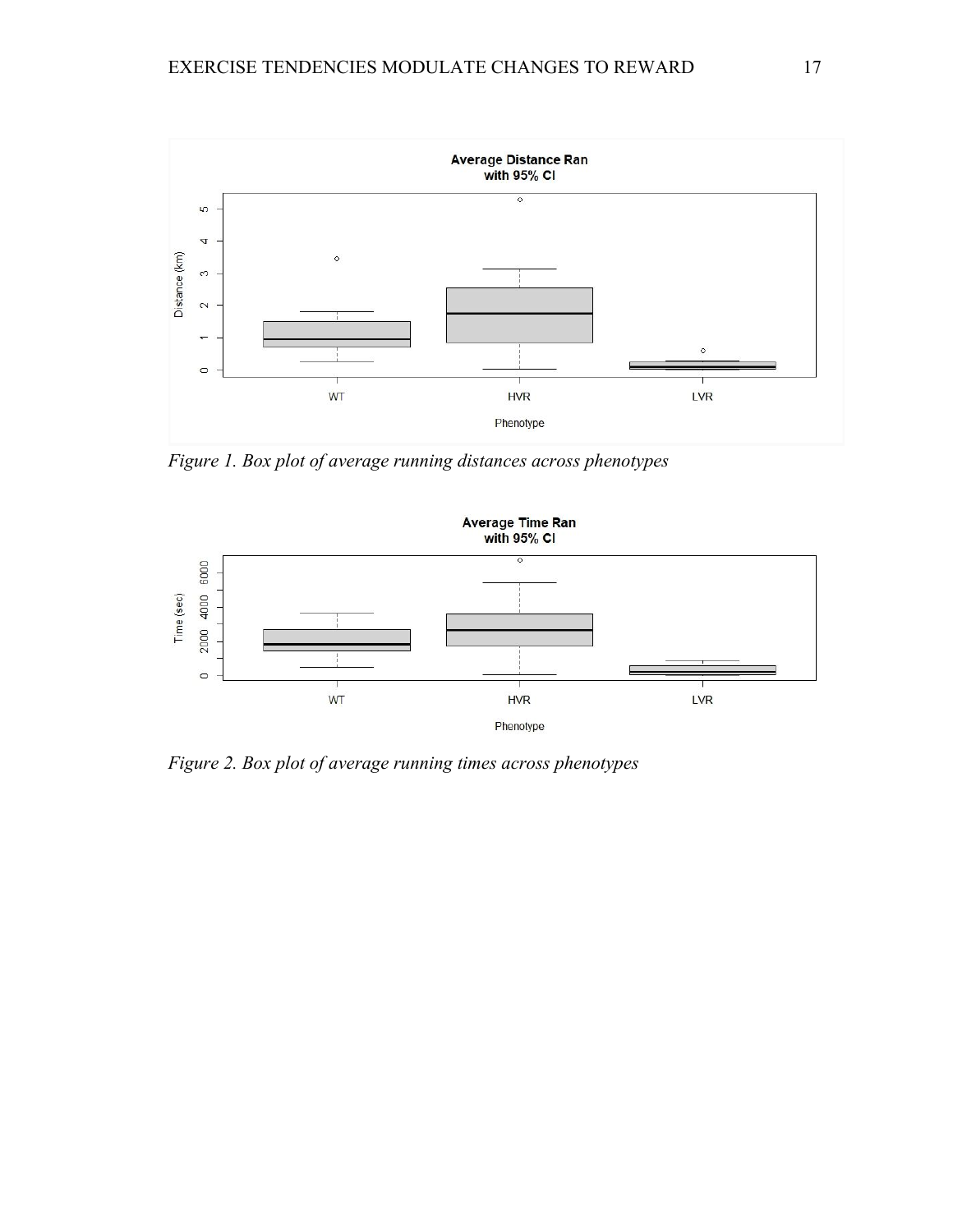

*Figure 3. Phase 2 Homogeneity of Variance*



*Figure 4. Average Percentage of Time Spent in Conditioned Chamber Across Phenotypes*